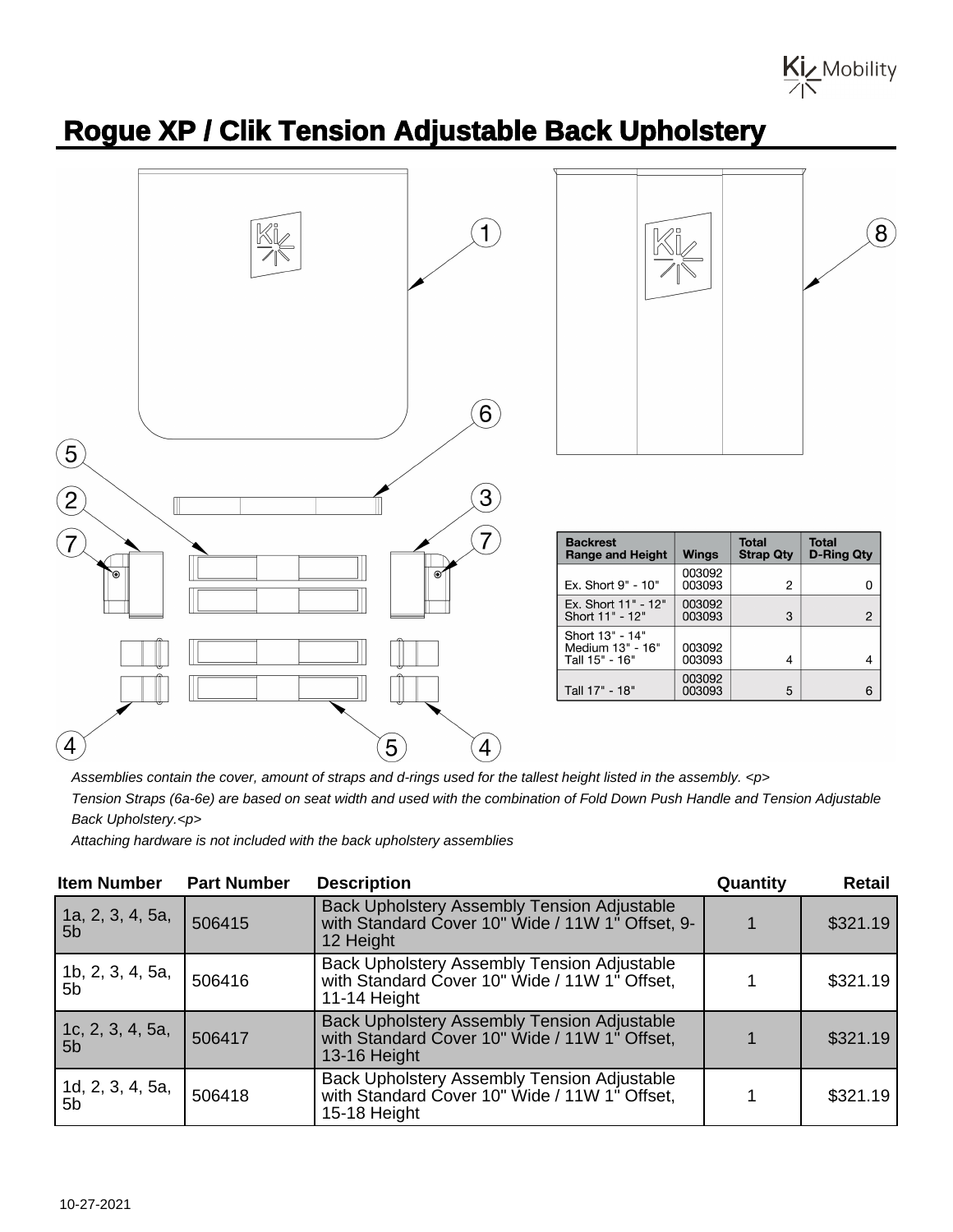| <b>Item Number</b> | <b>Part Number</b> | <b>Description</b>                                                                                                  | Quantity | <b>Retail</b> |
|--------------------|--------------------|---------------------------------------------------------------------------------------------------------------------|----------|---------------|
| 1e, 2, 3, 4, 5b    | 506419             | <b>Back Upholstery Assembly Tension Adjustable</b><br>with Standard Cover 11" Wide / 12W 1" Offset, 9-<br>12 Height |          | \$333.80      |
| 1f, $2, 3, 4, 5b$  | 506420             | Back Upholstery Assembly Tension Adjustable<br>with Standard Cover 11" Wide / 12W 1" Offset,<br>11-14 Height        |          | \$333.80      |
| 1g, 2, 3, 4, 5b    | 506421             | <b>Back Upholstery Assembly Tension Adjustable</b><br>with Standard Cover 11" Wide / 12W 1" Offset,<br>13-16 Height |          | \$333.80      |
| 1h, 2, 3, 4, 5b    | 506422             | Back Upholstery Assembly Tension Adjustable<br>with Standard Cover 11" Wide / 12W 1" Offset,<br>15-18 Height        | 1        | \$333.80      |
| 1i, $2, 3, 4, 5c$  | 506423             | Back Upholstery Assembly Tension Adjustable<br>with Standard Cover 12" Wide / 13W 1" Offset, 9-<br>12 Height        |          | \$333.80      |
| 1j, 2, 3, 4, 5c    | 506424             | Back Upholstery Assembly Tension Adjustable<br>with Standard Cover 12" Wide / 13W 1" Offset,<br>11-14 Height        | 1        | \$333.80      |
| 1k, 2, 3, 4, 5c    | 506425             | Back Upholstery Assembly Tension Adjustable<br>with Standard Cover 12" Wide / 13W 1" Offset,<br>13-16 Height        |          | \$333.80      |
| 11, 2, 3, 4, 5c    | 506426             | Back Upholstery Assembly Tension Adjustable<br>with Standard Cover 12" Wide / 13W 1" Offset,<br>15-18 Height        | 1        | \$333.80      |
| 1m, 2, 3, 4, 5d    | 506427             | <b>Back Upholstery Assembly Tension Adjustable</b><br>with Standard Cover 13" Wide / 14W 1" Offset, 9-<br>12 Height |          | \$333.80      |
| 1n, 2, 3, 4, 5d    | 506428             | <b>Back Upholstery Assembly Tension Adjustable</b><br>with Standard Cover 13" Wide / 14W 1" Offset,<br>11-14 Height | 1        | \$333.80      |
| 10, 2, 3, 4, 5d    | 506429             | <b>Back Upholstery Assembly Tension Adjustable</b><br>with Standard Cover 13" Wide / 14W 1" Offset,<br>13-16 Height |          | \$333.80      |
| 1p, 2, 3, 4, 5d    | 506430             | <b>Back Upholstery Assembly Tension Adjustable</b><br>with Standard Cover 13" Wide / 14W 1" Offset,<br>15-18 Height | 1        | \$333.80      |
| 1r, 2, 3, 4, 5e    | 506431             | <b>Back Upholstery Assembly Tension Adjustable</b><br>with Standard Cover 14" Wide / 15W 1" Offset, 9-<br>12 Height | 1        | \$348.50      |
| 1s, 2, 3, 4, 5e    | 506432             | Back Upholstery Assembly Tension Adjustable<br>with Standard Cover 14" Wide / 15W 1" Offset.<br>11-14 Height        | 1        | \$348.50      |
| 1t, $2, 3, 4, 5e$  | 506433             | Back Upholstery Assembly Tension Adjustable<br>with Standard Cover 14" Wide / 15W 1" Offset,<br>13-16 Height        | 1        | \$348.50      |
| 1u, 2, 3, 4, 5e    | 506434             | Back Upholstery Assembly Tension Adjustable<br>with Standard Cover 14" Wide / 15W 1" Offset,<br>15-18 Height        | 1        | \$348.50      |
| 1w, 2, 3, 4, 5f    | 506435             | <b>Back Upholstery Assembly Tension Adjustable</b><br>with Standard Cover 15" Wide / 16W 1" Offset, 9-<br>12 Height | 1        | \$348.50      |
| 1x, 2, 3, 4, 5f    | 506436             | <b>Back Upholstery Assembly Tension Adjustable</b><br>with Standard Cover 15" Wide / 16W 1" Offset,<br>11-14 Height | 1        | \$348.50      |
| 1y, 2, 3, 4, 5f    | 506437             | Back Upholstery Assembly Tension Adjustable<br>with Standard Cover 15" Wide / 16W 1" Offset,<br>13-16 Height        | 1        | \$348.50      |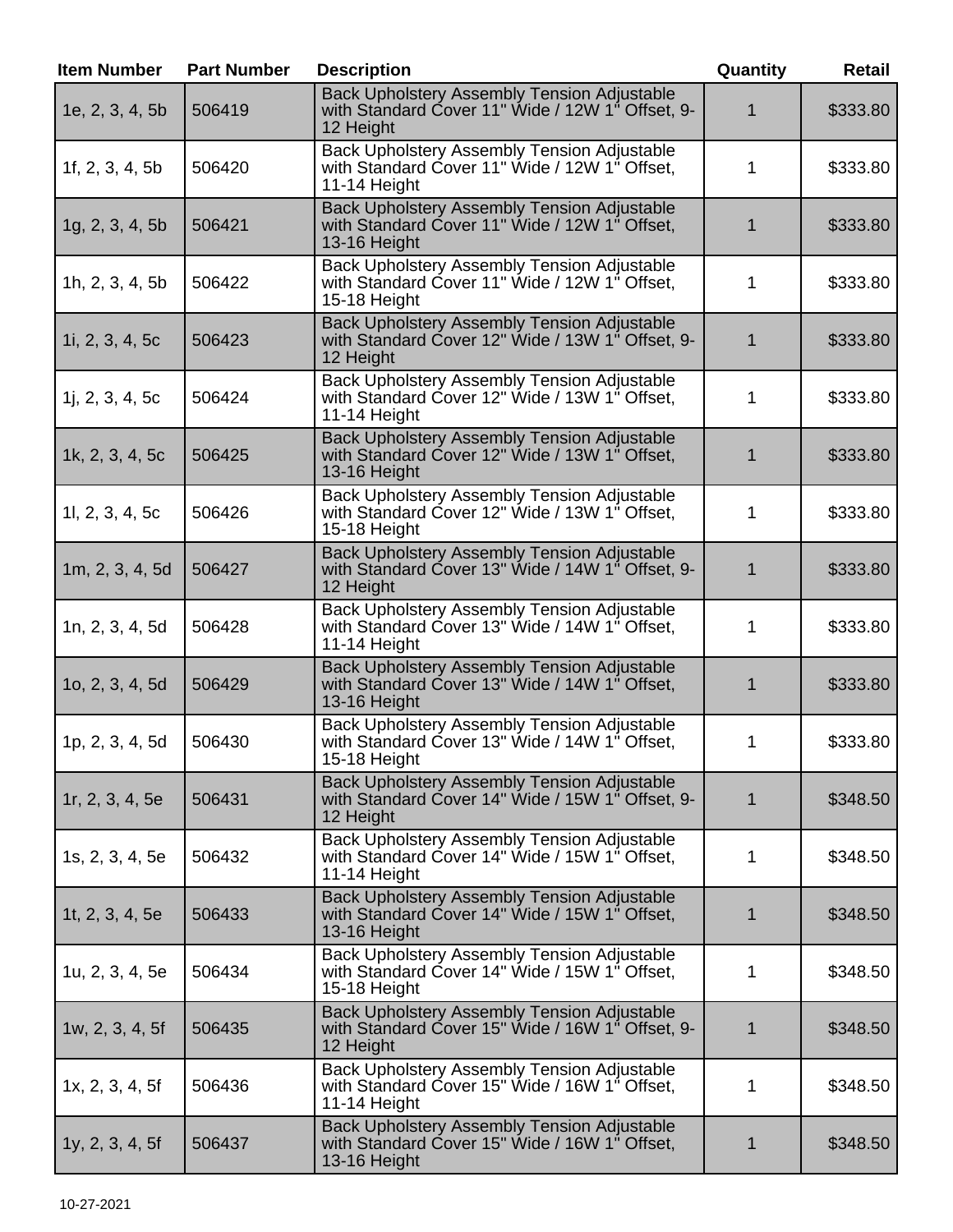| <b>Item Number</b> | <b>Part Number</b> | <b>Description</b>                                                                                                  | Quantity     | Retail   |
|--------------------|--------------------|---------------------------------------------------------------------------------------------------------------------|--------------|----------|
| 1z, 2, 3, 4, 5f    | 506438             | Back Upholstery Assembly Tension Adjustable<br>with Standard Cover 15" Wide / 16W 1" Offset,<br>15-18 Height        | 1.           | \$348.50 |
| 1ab, 2, 3, 4, 5g   | 506439             | <b>Back Upholstery Assembly Tension Adjustable</b><br>with Standard Cover 16" Wide / 17W 1" Offset, 9-<br>12 Height | 1            | \$348.50 |
| 1ac, 2, 3, 4, 5g   | 506440             | Back Upholstery Assembly Tension Adjustable<br>with Standard Cover 16" Wide / 17W 1" Offset,<br>11-14 Height        | 1            | \$348.50 |
| 1ad, 2, 3, 4, 5g   | 506441             | <b>Back Upholstery Assembly Tension Adjustable</b><br>with Standard Cover 16" Wide / 17W 1" Offset,<br>13-16 Height | 1            | \$348.50 |
| 1ae, 2, 3, 4, 5g   | 506442             | <b>Back Upholstery Assembly Tension Adjustable</b><br>with Standard Cover 16" Wide / 17W 1" Offset,<br>15-18 Height | 1            | \$348.50 |
| 1ag, 2, 3, 4, 5h   | 506443             | <b>Back Upholstery Assembly Tension Adjustable</b><br>with Standard Cover 17" Wide / 18W 1" Offset, 9-<br>12 Height | 1            | \$348.50 |
| 1ah, 2, 3, 4, 5h   | 506444             | <b>Back Upholstery Assembly Tension Adjustable</b><br>with Standard Cover 17" Wide / 18W 1" Offset,<br>11-14 Height | 1            | \$348.50 |
| 1ai, 2, 3, 4, 5h   | 506445             | Back Upholstery Assembly Tension Adjustable<br>with Standard Cover 17" W / 18W 1" Offset, 13-<br>16 Height          | 1            | \$348.50 |
| 1aj, 2, 3, 4, 5h   | 506446             | Back Upholstery Assembly Tension Adjustable<br>with Standard Cover 17" Wide / 18W 1" Offset,<br>15-18 Height        | 1            | \$348.50 |
| 1al, 2, 3, 4, 5i   | 506447             | <b>Back Upholstery Assembly Tension Adjustable</b><br>with Standard Cover 18" Wide, 9-12 Height                     | $\mathbf{1}$ | \$348.50 |
| 1am, 2, 3, 4, 5i   | 506448             | <b>Back Upholstery Assembly Tension Adjustable</b><br>with Standard Cover 18" Wide, 11-14 Height                    | 1            | \$348.50 |
| 1an, 2, 3, 4, 5i   | 506449             | <b>Back Upholstery Assembly Tension Adjustable</b><br>with Standard Cover 18" Wide, 13-16 Height                    | 1            | \$348.50 |
| 1ao, 2, 3, 4, 5i   | 506450             | Back Upholstery Assembly Tension Adjustable<br>with Standard Cover 18" Wide, 15-18 Height                           | 1            | \$348.50 |
| 2, 3, 4, 5c, 8a    | 112859             | <b>Back Upholstery Assembly Tension Adjustable</b><br>with Air Mesh Cover 12" Wide / 13W 1" Offset, 9-<br>12 Height | 1            | \$402.25 |
| 2, 3, 4, 5c, 8b    | 112860             | <b>Back Upholstery Assembly Tension Adjustable</b><br>with Air Mesh Cover 12" Wide / 13W 1" Offset,<br>11-14 Height | 1            | \$402.25 |
| 2, 3, 4, 5c, 8c    | 112861             | <b>Back Upholstery Assembly Tension Adjustable</b><br>with Air Mesh Cover 12" Wide / 13W 1" Offset,<br>13-16 Height | 1            | \$402.25 |
| 2, 3, 4, 5c, 8d    | 112862             | Back Upholstery Assembly Tension Adjustable<br>with Air Mesh Cover 12" Wide / 13W 1" Offset,<br>15-18 Height        | 1            | \$402.25 |
| 2, 3, 4, 5d, 8e    | 112863             | <b>Back Upholstery Assembly Tension Adjustable</b><br>with Air Mesh Cover 13" Wide / 14W 1" Offset, 9-<br>12 Height | 1            | \$402.25 |
| 2, 3, 4, 5d, 8f    | 112864             | Back Upholstery Assembly Tension Adjustable<br>with Air Mesh Cover 13" Wide / 14W 1" Offset,<br>11-14 Height        | 1            | \$402.25 |
| 2, 3, 4, 5d, 8g    | 112865             | <b>Back Upholstery Assembly Tension Adjustable</b><br>with Air Mesh Cover 13" Wide / 14W 1" Offset,<br>13-16 Height | 1            | \$402.25 |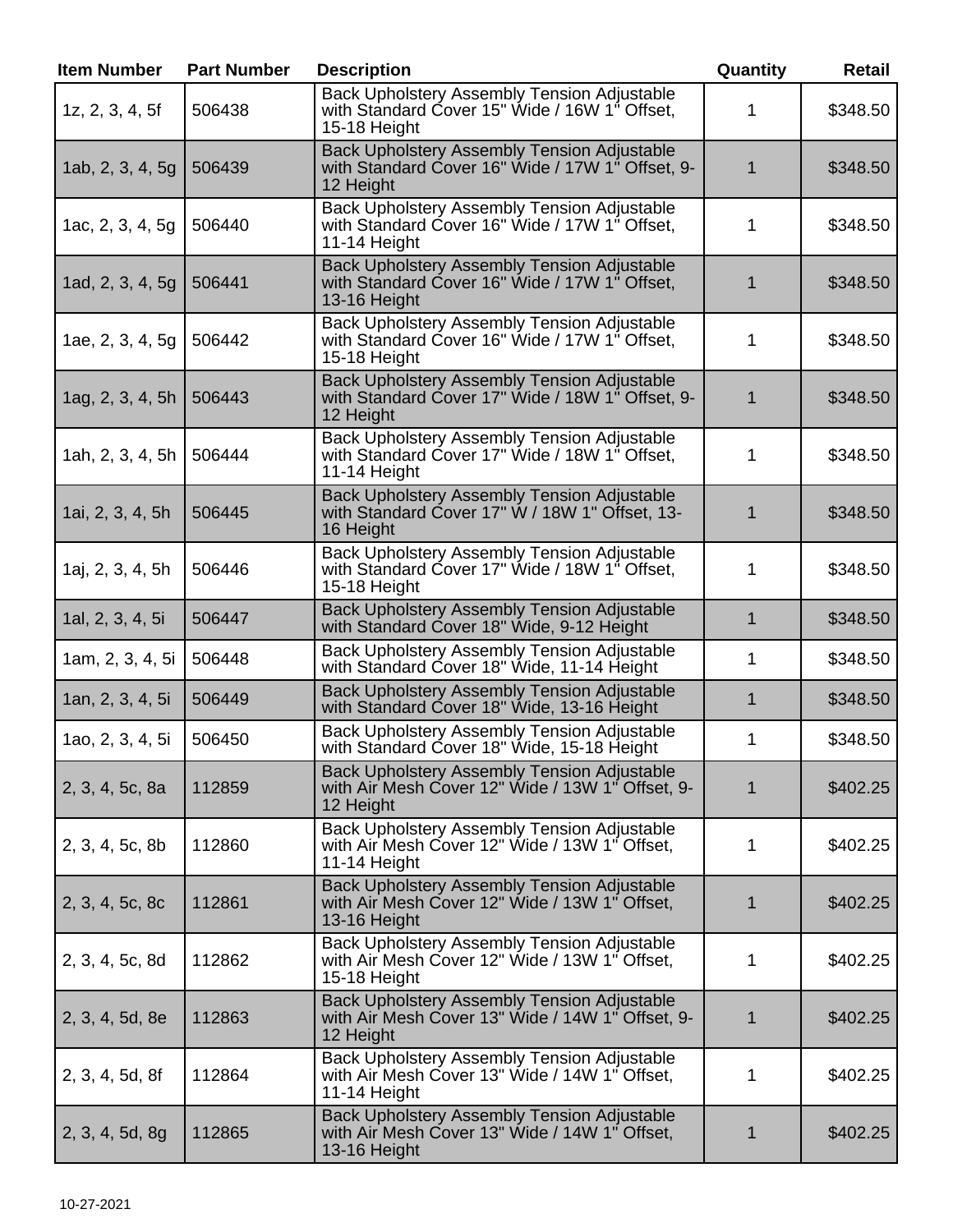| <b>Item Number</b> | <b>Part Number</b> | <b>Description</b>                                                                                                  | Quantity    | <b>Retail</b> |
|--------------------|--------------------|---------------------------------------------------------------------------------------------------------------------|-------------|---------------|
| 2, 3, 4, 5d, 8h    | 112866             | <b>Back Upholstery Assembly Tension Adjustable</b><br>with Air Mesh Cover 13" Wide / 14W 1" Offset,<br>15-18 Height | 1           | \$402.25      |
| 2, 3, 4, 5e, 8j    | 112867             | <b>Back Upholstery Assembly Tension Adjustable</b><br>with Air Mesh Cover 14" Wide / 15W 1" Offset, 9-<br>12 Height | 1           | \$416.67      |
| 2, 3, 4, 5e, 8k    | 112868             | Back Upholstery Assembly Tension Adjustable<br>with Air Mesh Cover 14" Wide / 15W 1" Offset,<br>11-14 Height        | 1           | \$416.67      |
| 2, 3, 4, 5e, 8l    | 112869             | Back Upholstery Assembly Tension Adjustable<br>with Air Mesh Cover 14" Wide / 15W 1" Offset,<br>13-16 Height        | 1           | \$416.67      |
| 2, 3, 4, 5e, 8m    | 112870             | Back Upholstery Assembly Tension Adjustable<br>with Air Mesh Cover 14" Wide / 15W 1" Offset,<br>15-18 Height        | 1           | \$416.67      |
| 2, 3, 4, 5f, 8o    | 112871             | <b>Back Upholstery Assembly Tension Adjustable</b><br>with Air Mesh Cover 15" Wide / 16W 1" Offset, 9-<br>12 Height | 1           | \$416.67      |
| 2, 3, 4, 5f, 8p    | 112872             | Back Upholstery Assembly Tension Adjustable<br>with Air Mesh Cover 15" Wide / 16W 1" Offset,<br>11-14 Height        | 1           | \$416.67      |
| 2, 3, 4, 5f, 8q    | 112873             | Back Upholstery Assembly Tension Adjustable<br>with Air Mesh Cover 15" Wide / 16W 1" Offset,<br>13-16 Height        | 1           | \$416.67      |
| 2, 3, 4, 5f, 8r    | 112874             | <b>Back Upholstery Assembly Tension Adjustable</b><br>with Air Mesh Cover 15" Wide / 16W 1" Offset,<br>15-18 Height | 1           | \$416.67      |
| 2, 3, 4, 5g, 8t    | 112875             | <b>Back Upholstery Assembly Tension Adjustable</b><br>with Air Mesh Cover 16" Wide / 17W 1" Offset, 9-<br>12 Height | 1           | \$416.67      |
| 2, 3, 4, 5g, 8u    | 112876             | <b>Back Upholstery Assembly Tension Adjustable</b><br>with Air Mesh Cover 16" Wide / 17W 1" Offset,<br>11-14 Height | 1           | \$416.67      |
| 2, 3, 4, 5g, 8v    | 112877             | <b>Back Upholstery Assembly Tension Adjustable</b><br>with Air Mesh Cover 16" Wide / 17W 1" Offset,<br>13-16 Height | 1           | \$416.67      |
| 2, 3, 4, 5g, 8w    | 112878             | Back Upholstery Assembly Tension Adjustable<br>with Air Mesh Cover 16" Wide / 17W 1" Offset,<br>15-18 Height        | 1           | \$416.67      |
| 2, 3, 4, 5h, 8y    | 112879             | Back Upholstery Assembly Tension Adjustable<br>with Air Mesh Cover 17" Wide / 18W 1" Offset, 9-<br>12 Height        | 1           | \$416.67      |
| 2, 3, 4, 5h, 8z    | 112880             | Back Upholstery Assembly Tension Adjustable<br>with Air Mesh Cover 17" Wide / 18W 1" Offset,<br>11-14 Height        | 1           | \$416.67      |
| 2, 3, 4, 5h, 8aa   | 112881             | <b>Back Upholstery Assembly Tension Adjustable</b><br>with Air Mesh Cover 17" W / 18W 1" Offset, 13-16<br>Height    | 1           | \$416.67      |
| 2, 3, 4, 5h, 8ab   | 112882             | <b>Back Upholstery Assembly Tension Adjustable</b><br>with Air Mesh Cover 17" Wide / 18W 1" Offset,<br>15-18 Height | 1           | \$416.67      |
| 2, 3, 4, 5i, 8ad   | 112883             | <b>Back Upholstery Assembly Tension Adjustable</b><br>with Air Mesh Cover 18" Wide, 9-12 Height                     | $\mathbf 1$ | \$416.67      |
| 2, 3, 4, 5i, 8ae   | 112884             | Back Upholstery Assembly Tension Adjustable<br>with Air Mesh Cover 18" Wide, 11-14 Height                           | 1           | \$416.67      |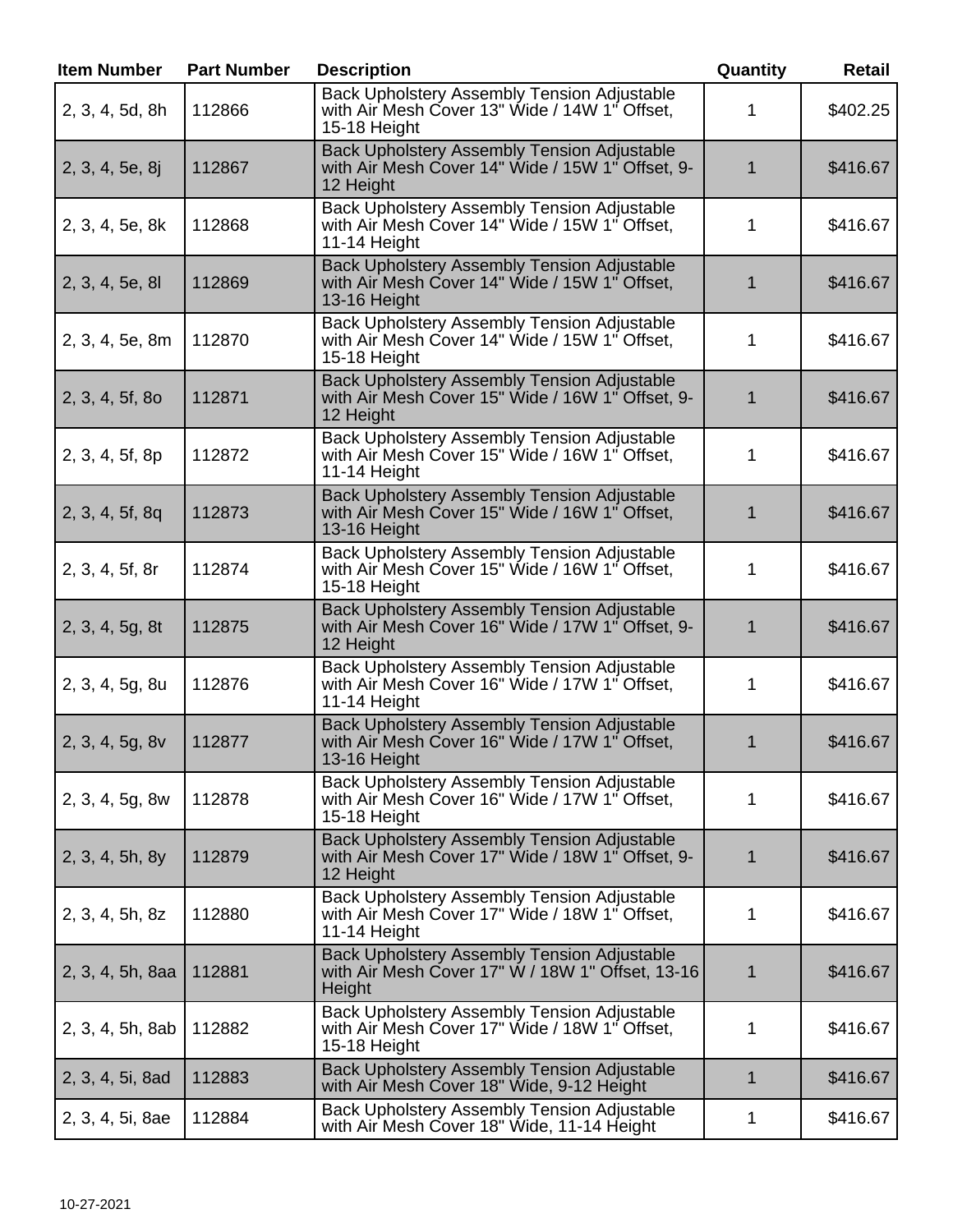| <b>Item Number</b> | <b>Part Number</b> | <b>Description</b>                                                                               | Quantity     | <b>Retail</b> |
|--------------------|--------------------|--------------------------------------------------------------------------------------------------|--------------|---------------|
| 2, 3, 4, 5i, 8af   | 112885             | <b>Back Upholstery Assembly Tension Adjustable</b><br>with Air Mesh Cover 18" Wide, 13-16 Height | 1            | \$416.67      |
| 2, 3, 4, 5i, 8g    | 112886             | Back Upholstery Assembly Tension Adjustable<br>with Air Mesh Cover 18" Wide, 15-18 Height        | 1            | \$416.67      |
| 1a                 | 002485             | Backrest Cover 10" Rigid x 9-12"                                                                 | 1            | \$202.57      |
| 1 <sub>b</sub>     | 002486             | Backrest Cover 10" Rigid x 11-14"                                                                | 1            | \$202.57      |
| 1 <sub>c</sub>     | 002487             | Backrest Cover 10" Rigid x 13-16"                                                                | $\mathbf 1$  | \$202.57      |
| 1 <sub>d</sub>     | 002488             | Backrest Cover 10" Rigid x 15-18"                                                                | 1            | \$202.57      |
| 1e                 | 002489             | Backrest Cover 11" Rigid x 9-12"                                                                 | $\mathbf 1$  | \$213.08      |
| 1f                 | 002490             | Backrest Cover 11" Rigid x 11-14"                                                                | 1            | \$213.08      |
| 1 <sub>g</sub>     | 002491             | Backrest Cover 11" Rigid x 13-16"                                                                | 1            | \$213.08      |
| 1 <sub>h</sub>     | 002492             | Backrest Cover 11" Rigid x 15-18"                                                                | 1            | \$213.08      |
| 1i                 | 002493             | Backrest Cover 12" Rigid x 9-12"                                                                 | $\mathbf 1$  | \$213.08      |
| 1j                 | 002494             | Backrest Cover 12" Rigid x 11-14"                                                                | 1            | \$213.08      |
| 1k                 | 002495             | Backrest Cover 12" Rigid x 13-16"                                                                | $\mathbf 1$  | \$213.08      |
| 11                 | 002496             | Backrest Cover 12" Rigid x 15-18"                                                                | 1            | \$213.08      |
| 1 <sub>m</sub>     | 002497             | Backrest Cover 13" Rigid / 14" Cat x 9-12"                                                       | 1            | \$213.08      |
| 1n                 | 002498             | Backrest Cover 13" Rigid / 14" Cat x 11-14"                                                      | 1            | \$213.08      |
| 1 <sub>O</sub>     | 002499             | Backrest Cover 13" Rigid / 14" Cat x 13-16"                                                      | $\mathbf 1$  | \$213.08      |
| 1p                 | 002500             | Backrest Cover 13" Rigid - 14" CAT/LFT x 15-18"                                                  | 1            | \$213.08      |
| 1q                 | 003043             | Backrest Cover 13" Rigid - 14" CAT/LFT x 17-20"                                                  | $\mathbf 1$  | \$234.09      |
| 1r                 | 002501             | Backrest Cover 14" Rigid / 15" Cat x 9-12"                                                       | 1            | \$223.58      |
| 1s                 | 002502             | Backrest Cover 14" Rigid / 15" Cat x 11-14"                                                      | 1            | \$223.58      |
| 1 <sub>t</sub>     | 002503             | Backrest Cover 14" Rigid / 15" Cat x 13-16"                                                      | 1            | \$223.58      |
| 1u                 | 002504             | Backrest Cover 14" Rigid - 15" CAT/LFT x 15-18"                                                  | 1            | \$223.58      |
| 1 <sub>V</sub>     | 003044             | Backrest Cover 14" Rigid - 15" CAT/LFT x 17-20"                                                  | 1            | \$234.09      |
| 1w                 | 002505             | Backrest Cover 15" Rigid / 16" Cat x 9-12"                                                       | $\mathbf{1}$ | \$223.58      |
| 1x                 | 002506             | Backrest Cover 15" Rigid / 16" Cat x 11-14"                                                      | 1            | \$223.58      |
| 1 <sub>y</sub>     | 002507             | Backrest Cover 15" Rigid / 16" Cat x 13-16"                                                      | 1            | \$223.58      |
| 1z                 | 002508             | Backrest Cover 15" Rigid - 16" CAT/LFT x 15-18"                                                  | 1            | \$223.58      |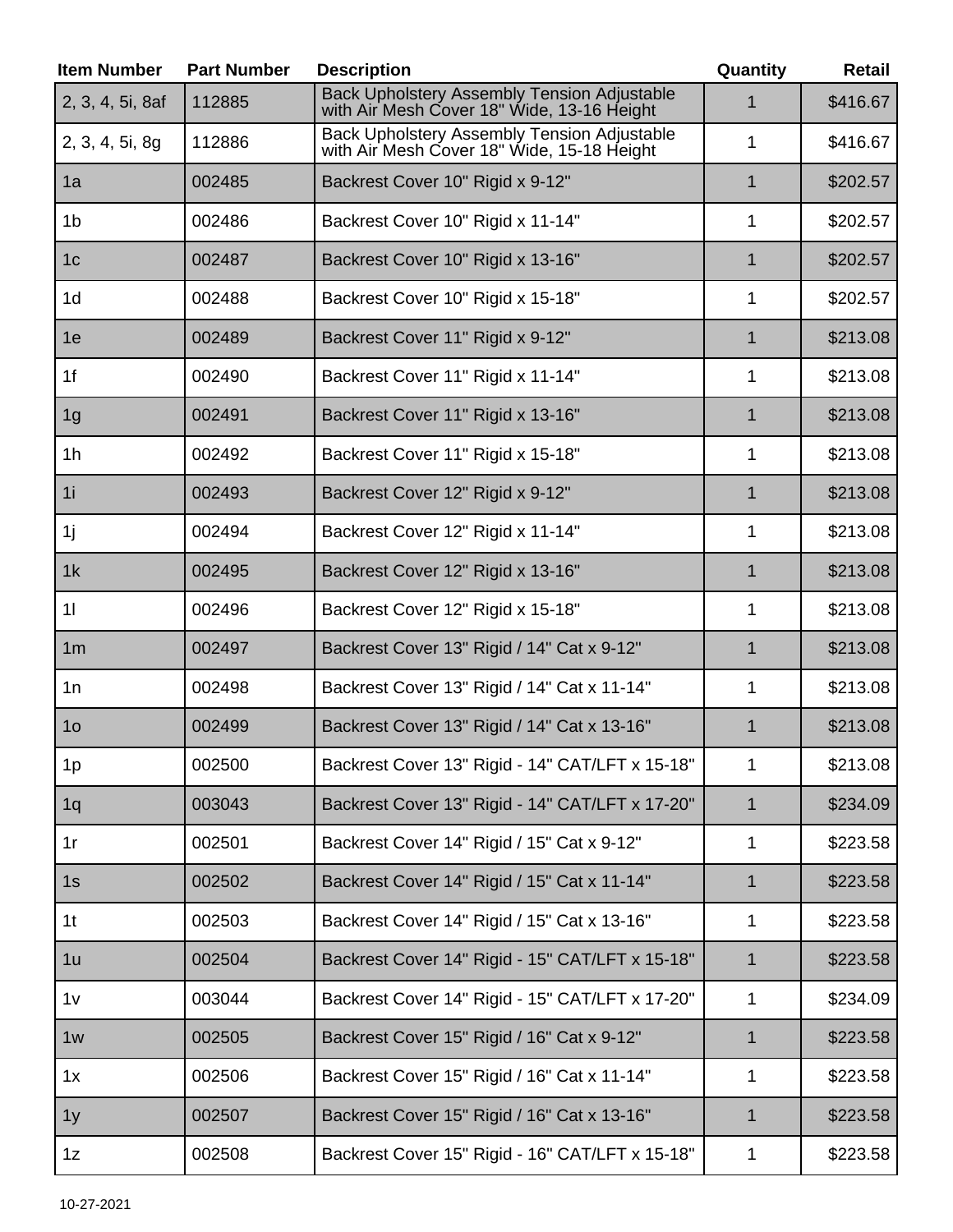| <b>Item Number</b> | <b>Part Number</b> | <b>Description</b>                                      | Quantity       | <b>Retail</b> |
|--------------------|--------------------|---------------------------------------------------------|----------------|---------------|
| 1aa                | 003045             | Backrest Cover 15" Rigid - 16" CAT/LFT x 17-20"         | 1              | \$234.09      |
| 1ab                | 002509             | Backrest Cover 16" Rigid / 17" Cat x 9-12"              | 1              | \$223.58      |
| 1ac                | 002510             | Backrest Cover 16" Rigid / 17" Cat x 11-14"             | 1              | \$223.58      |
| 1ad                | 002511             | Backrest Cover 16" Rigid / 17" Cat x 13-16"             | 1              | \$223.58      |
| 1ae                | 002512             | Backrest Cover 16" Rigid - 17" CAT/LFT x 15-18"         | 1              | \$223.58      |
| 1af                | 003046             | Backrest Cover 16" Rigid - 17" CAT/LFT x 17-20"         | 1              | \$234.09      |
| 1ag                | 003048             | Backrest Cover 17" Rigid / 18" Cat x 9-12"              | 1              | \$234.09      |
| 1ah                | 003049             | Backrest Cover 17" Rigid / 18" Cat x 11-14"             | 1              | \$234.09      |
| 1ai                | 003050             | Backrest Cover 17" Rigid / 18" Cat x 13-16"             | 1              | \$234.09      |
| 1aj                | 003051             | Backrest Cover 17" Rigid - 18" CAT/LFT x 15-18"         | 1              | \$234.09      |
| 1ak                | 003052             | Backrest Cover 17" Rigid - 18" CAT/LFT x 17-20"         | $\mathbf 1$    | \$234.09      |
| 1al                | 003054             | Backrest Cover 18" Rigid / 19" Cat x 9-12"              | 1              | \$234.09      |
| 1am                | 003055             | Backrest Cover 18" Rigid / 19" Cat x 11-14"             | $\mathbf 1$    | \$234.09      |
| 1an                | 003056             | Backrest Cover 18" Rigid / 19" Cat x 13-16"             | 1              | \$234.09      |
| 1ao                | 003057             | Backrest Cover 18" Rigid - 19" CAT/LFT x 15-18"         | $\mathbf 1$    | \$234.09      |
| 1ap                | 003058             | Backrest Cover 18" Rigid - 19" CAT/LFT x 17-20"         | 1              | \$234.09      |
| $\overline{2}$     | 003093             | Tension Adjustable Upholstery Wing 3.5" Height<br>Left  | 1              | \$52.53       |
| 3                  | 003092             | Tension Adjustable Upholstery Wing 3.5" Height<br>Right | 1              | \$52.53       |
| $\overline{4}$     | 100973             | <b>Back Upholstery D-Ring</b>                           | $\overline{2}$ | \$10.51       |
| 5a                 | 003483             | Back Upholstery Strap 7.3"                              | $\overline{2}$ | \$10.51       |
| 5 <sub>b</sub>     | 003484             | Back Upholstery Strap 9.3"                              | $\overline{2}$ | \$10.51       |
| 5c                 | 003485             | Back Upholstery Strap 11.3"                             | $\overline{2}$ | \$10.51       |
| 5d                 | 003486             | Back Upholstery Strap 13.3"                             | $\overline{2}$ | \$10.51       |
| 5e                 | 003487             | Back Upholstery Strap 15.3"                             | $\overline{2}$ | \$12.61       |
| 5f                 | 002532             | Back Upholstery Strap 17.3"                             | $\overline{2}$ | \$12.61       |
| 5g                 | 002533             | Back Upholstery Strap 19.3"                             | $\overline{2}$ | \$12.61       |
| 5h                 | 002534             | Back Upholstery Strap 21.3"                             | $\overline{2}$ | \$12.61       |
| 5i                 | 002535             | Back Upholstery Strap 23.3"                             | $\overline{2}$ | \$12.61       |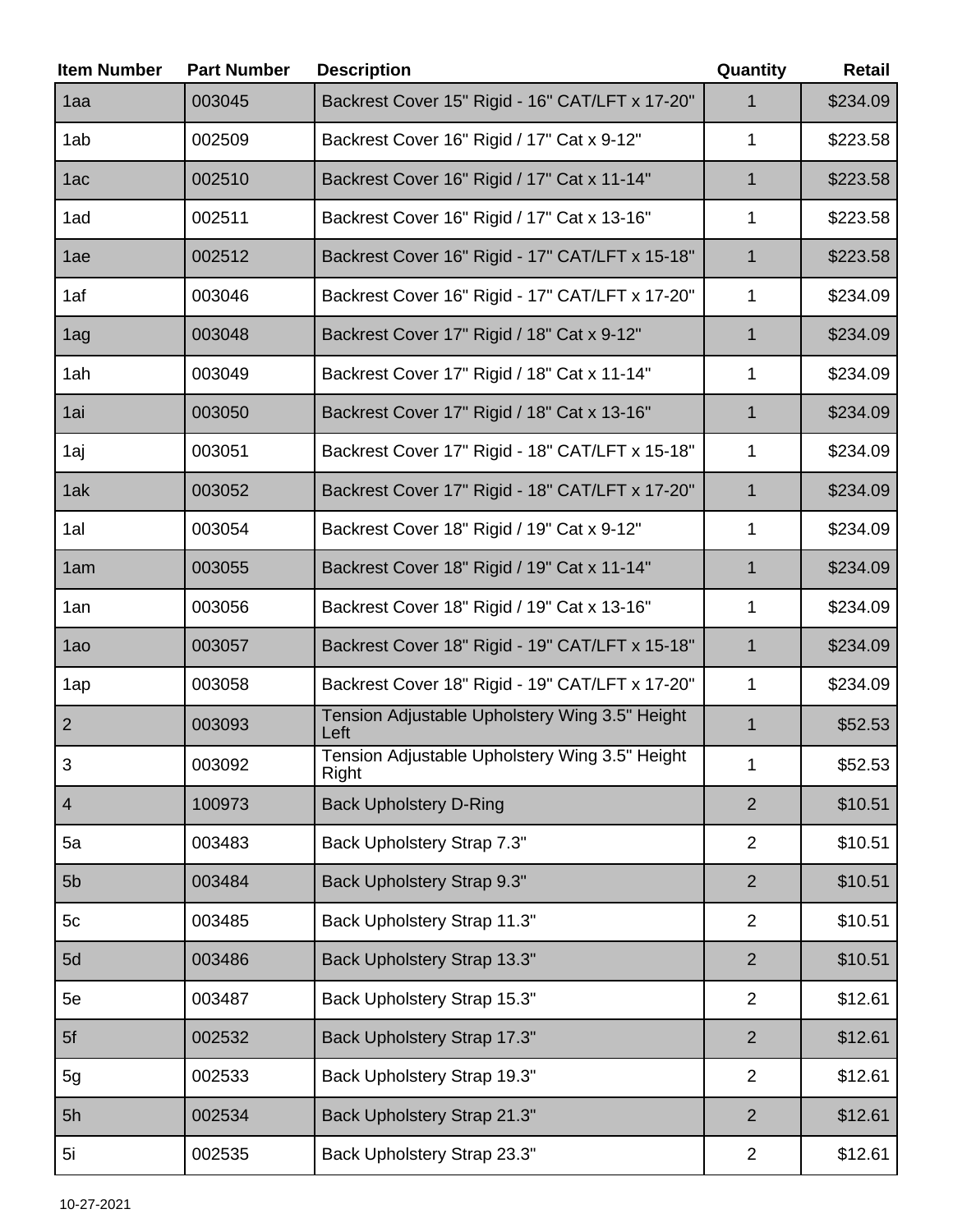| <b>Item Number</b> | <b>Part Number</b> | <b>Description</b>                                       | Quantity       | Retail   |
|--------------------|--------------------|----------------------------------------------------------|----------------|----------|
| 6a                 | 001748             | Tension Strap Folding Handle 9-11 Wide                   | 1              | \$18.32  |
| 6 <sub>b</sub>     | 001749             | Tension Strap Folding Handle 12-13 Wide                  | 1              | \$19.52  |
| 6c                 | 001750             | Tension Strap Folding Handle 14-15 Wide                  | $\mathbf{1}$   | \$20.81  |
| 6d                 | 001751             | Tension Strap Folding Handle 16-17 Wide                  | 1              | \$21.98  |
| 6e                 | 001752             | Tension Strap Folding Handle 18-19 Wide                  | $\mathbf 1$    | \$23.28  |
| $\overline{7}$     | 100734             | M5 x 16 PHMS ZC                                          | $\overline{2}$ | \$1.58   |
| 8a                 | 003892             | Air Mesh Backrest Cover 12R Width x 9-12"<br>Height      | $\mathbf 1$    | \$289.58 |
| 8b                 | 003893             | Air Mesh Backrest Cover 12R Width x 11-14"<br>Height     | 1              | \$289.58 |
| 8c                 | 003894             | Air Mesh Backrest Cover 12R Width x 13-16"<br>Height     | $\mathbf 1$    | \$289.58 |
| 8d                 | 003895             | Air Mesh Backrest Cover 12R Width x 15-18"<br>Height     | 1              | \$289.58 |
| 8e                 | 003896             | Air Mesh Backrest Cover 14C 13R Width x 9-12"<br>Height  | $\overline{1}$ | \$289.58 |
| 8f                 | 003897             | Air Mesh Backrest Cover 14C 13R Width x 11-14"<br>Height | 1              | \$289.58 |
| 8g                 | 003898             | Air Mesh Backrest Cover 14C 13R Width x 13-16"<br>Height | $\mathbf{1}$   | \$289.58 |
| 8h                 | 003899             | Air Mesh Backrest Cover 14C 13R Width x 15-18"<br>Height | 1              | \$213.08 |
| 8j                 | 003900             | Air Mesh Backrest Cover 15C 14R Width x 9-12"<br>Height  | 1              | \$300.08 |
| 8k                 | 003901             | Air Mesh Backrest Cover 15C 14R Width x 11-14"<br>Height | 1              | \$300.08 |
| 8 <sub>l</sub>     | 003902             | Air Mesh Backrest Cover 15C 14R Width x 13-16"<br>Height | 1              | \$300.08 |
| 8m                 | 003903             | Air Mesh Backrest Cover 15C 14R Width x 15-18"<br>Height | 1              | \$300.08 |
| 80                 | 003904             | Air Mesh Backrest Cover 16C 15R Width x 9-12"<br>Height  | $\mathbf 1$    | \$300.08 |
| 8p                 | 003905             | Air Mesh Backrest Cover 16C 15R Width x 11-14"<br>Height | 1              | \$300.08 |
| 8q                 | 003906             | Air Mesh Backrest Cover 16C 15R Width x 13-16"<br>Height | $\mathbf 1$    | \$300.08 |
| 8r                 | 003907             | Air Mesh Backrest Cover 16C 15R Width x 15-18"<br>Height | 1              | \$300.08 |
| 8t                 | 003909             | Air Mesh Backrest Cover 17C 16R Width x 9-12"<br>Height  | $\mathbf 1$    | \$300.08 |
| 8u                 | 003910             | Air Mesh Backrest Cover 17C 16R Width x 11-14"<br>Height | $\mathbf{1}$   | \$300.08 |
| 8v                 | 003911             | Air Mesh Backrest Cover 17C 16R Width x 13-16"<br>Height | 1              | \$300.08 |
| 8w                 | 003912             | Air Mesh Backrest Cover 17C 16R Width x 15-18"<br>Height | 1              | \$300.08 |
| 8y                 | 003918             | Air Mesh Backrest Cover 18C 17R Width x 9-12"<br>Height  | $\mathbf{1}$   | \$310.59 |